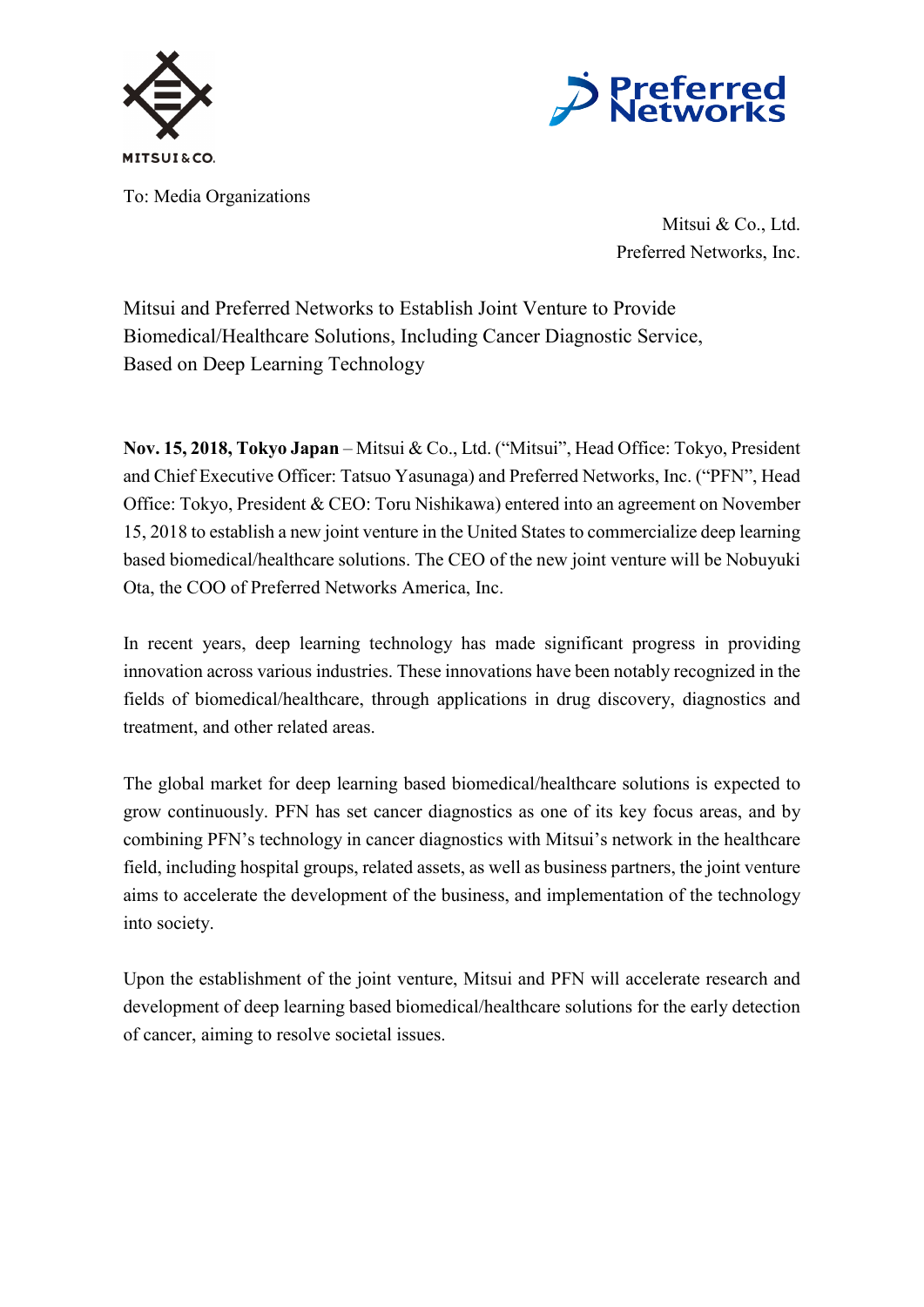



Comments from Satoshi Tanaka Representative Director and Executive Vice President of Mitsui & Co., Ltd.

Healthcare related businesses have been positioned as a growth area in our Medium-term Management Plan. We are delighted to collaborate with PFN, a leading deep learning technology company, to develop innovative technologies and expand its business overseas.

Comments from Toru Nishikawa President & CEO of Preferred Networks, Inc.

Since 2014, PFN has been continuously engaged in research and development to apply deep learning technology to the field of medicine. We are extremely pleased to be able to extend our partnership with Mitsui in launching collaborative projects that utilize the results of these R&D efforts, including those in a cancer diagnosis, in the United States.

Comments from Nobuyuki Ota COO of Preferred Networks America, Inc.

We aim to develop an early cancer diagnostics service based on deep learning technology. Our goal is to save people who potentially suffer from cancer through early detection, and ultimately establish a preventive healthcare platform.

| Name of Company     | Preferred Medicine, Inc.                                                                                                                                                                  |
|---------------------|-------------------------------------------------------------------------------------------------------------------------------------------------------------------------------------------|
| Head Office         | 330 Primrose Road., Burlingame, CA, USA, 94010                                                                                                                                            |
| Establishment       | November 2018                                                                                                                                                                             |
| <b>CEO</b>          | Nobuyuki Ota                                                                                                                                                                              |
| Capital             | US\$1 million (Mitsui $50\%$ , PFN $50\%$ )                                                                                                                                               |
| Business activities | Development and operation of biomedical/healthcare solutions,<br>initially focusing on cancer diagnostics based on deep learning<br>as well as other types of machine learning technology |

Profile of Joint venture (Tentative)